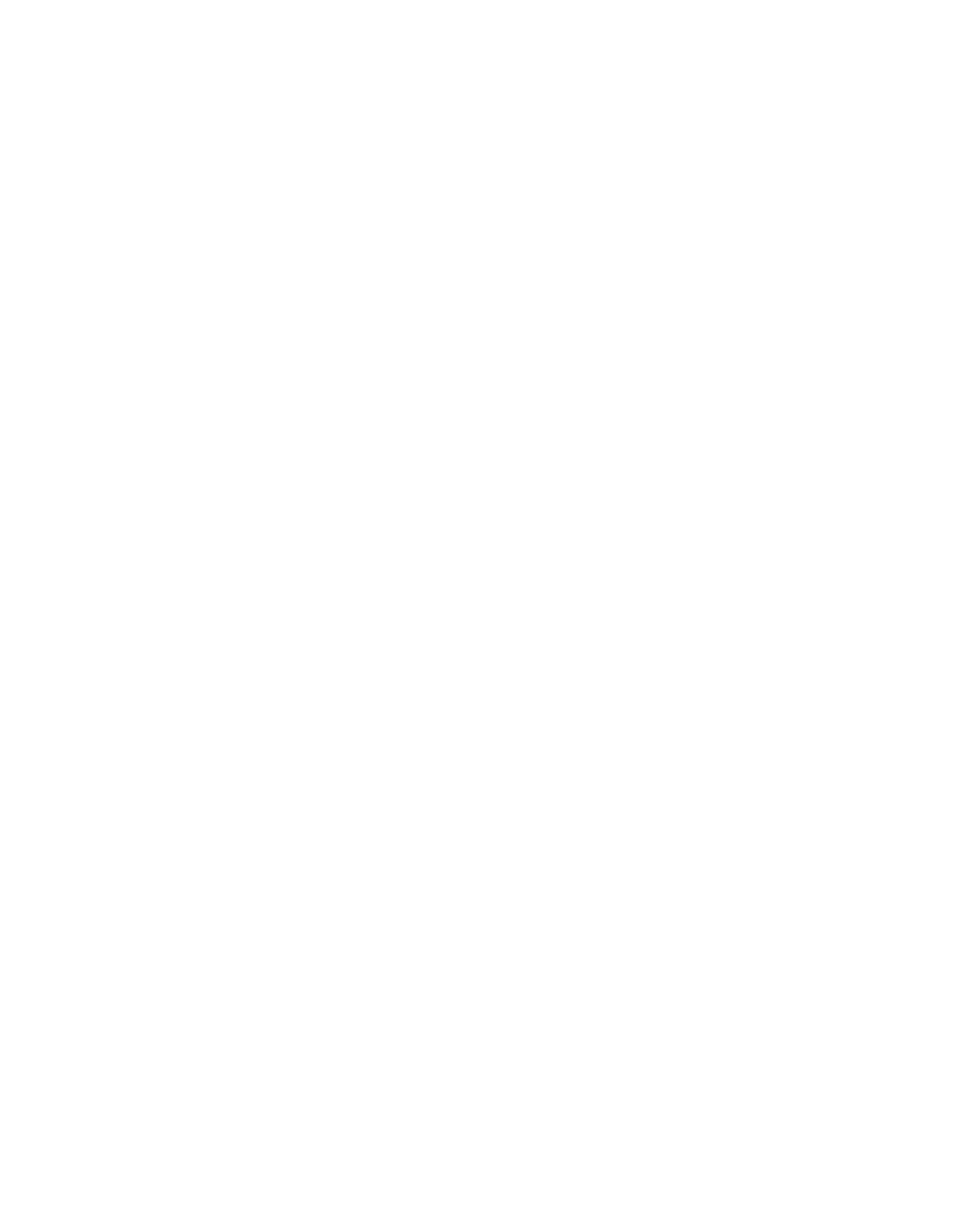### **ARTICLE 20:84**

## **MEDICAL ASSISTANTS**

| Chapter  |                                 |
|----------|---------------------------------|
| 20:84:01 | Definitions.                    |
| 20:84:02 | Contents of application.        |
| 20:84:03 | Qualifications of applicants.   |
| 20:84:04 | Approval of education programs. |
| 20:84:05 | Renewal of registration.        |

## **CHAPTER 20:84:01**

## **DEFINITIONS**

Section 20:84:01:01 Definitions.

**20:84:01:01. Definitions.** Terms defined in SDCL chapter 36-9B have the same meaning when used in this article. In addition, terms used in this article mean:

(1) "Boards," the South Dakota Board of Nursing and the South Dakota Board of Medical and Osteopathic Examiners;

(2) "Direct supervision," the physician, physician assistant, certified nurse practitioner. or certified nurse midwife are physically present or available by means of electronic communication.

**Source:** 43 SDR 57, effective October 20, 2016. **General Authority:** SDCL 36-9B-7. **Law Implemented:** SDCL 35-9B-1, 36-9B-4.

#### **CHAPTER 20:84:02**

### **CONTENTS OF APPLICATION**

**Section** 20:84:02:01 Contents of application. 20:84:02:02 Medical assistant supervision.

**20:84:02:01. Contents of application.** An applicant for medical assistant registration shall apply for registration on a form approved by the boards.

Revised through October 20, 2016 1 **Source:** 43 SDR 57, effective October 20, 2016. **General Authority:** SDCL 36-9B-7. **Law Implemented:** SDCL 36-9B-4.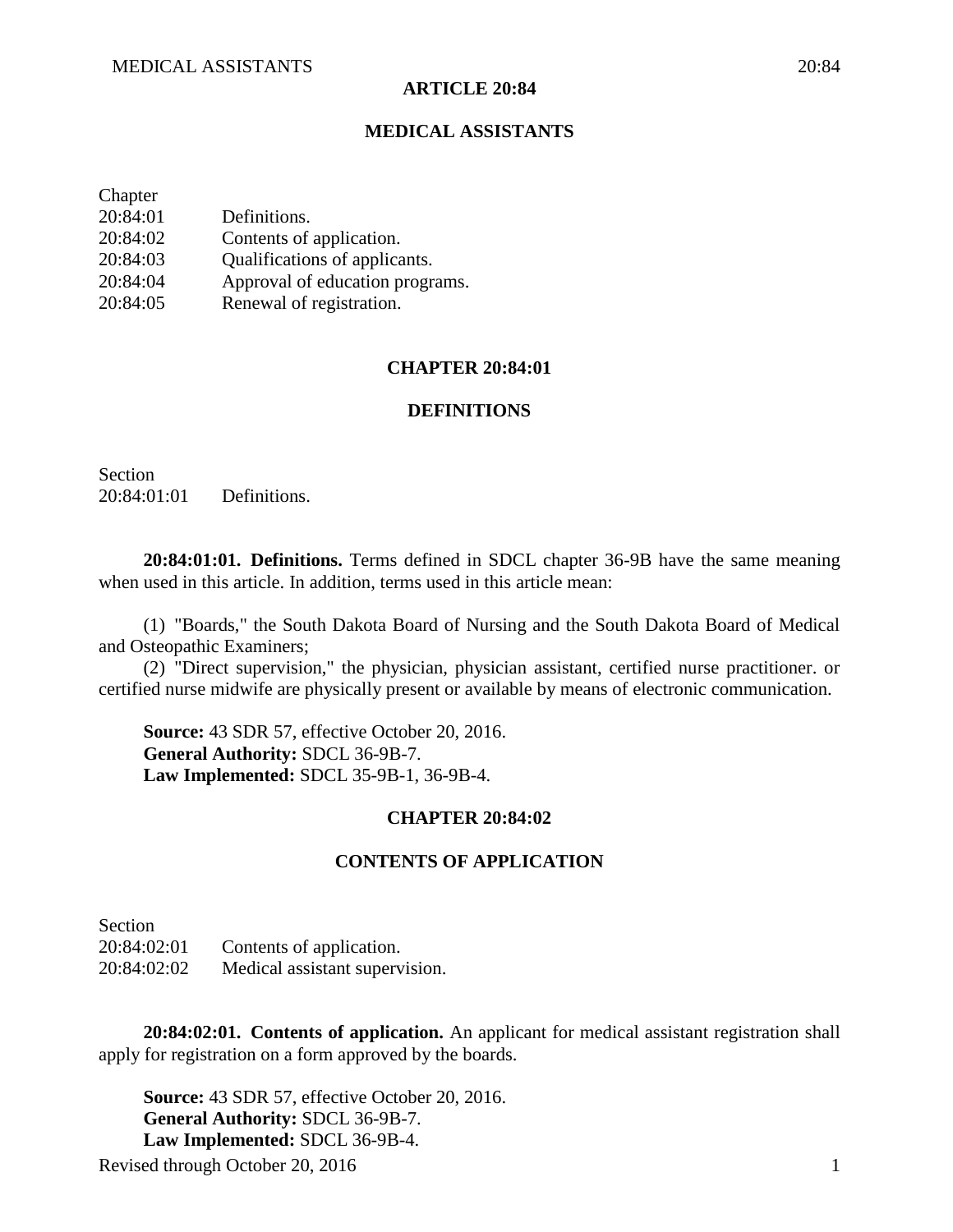**20:84:02:02. Medical assistant supervision.** A registered medical assistant shall submit with the application a supervision registration form. The supervision registration form shall be submitted on a form approved by the boards.

**Source:** 43 SDR 57, effective October 20, 2016. **General Authority:** SDCL 36-9B-7. **Law Implemented:** SDCL 36-9B-1, 36-9B-2.

# **CHAPTER 20:84:03**

# **QUALIFICATIONS OF APPLICANTS**

**Section** 20:84:03:01 Qualifications of applicants.

**20:84:03:01. Qualifications of applicants.** An applicant for registration shall provide:

- (1) Proof of graduation from a medical assistant program approved by the boards;
- (2) Proof of good moral character;
- (3) Proof the applicant has graduated from high school or passed a standard equivalency

test;

- (4) Documentation showing the applicant is at least 18 years of age; and
- (5) Proof of having passed a national certifying exam approved by the boards.

**Source:** 43 SDR 57, effective October 20, 2016. **General Authority:** SDCL 36-9B-7. **Law Implemented:** SDCL 36-9B-4.

# **CHAPTER 20:84:04**

## **APPROVAL OF EDUCATION PROGRAMS**

Section 20:84:04:01 Approved education programs.

**20:84:04:01. Approved education programs.** An applicant for registration shall have graduated from a medical assistant program that is approved by the boards or accredited by the Commission on Accreditation of Allied Health Education Programs (CAAHEP), or a similar accrediting institution approved by the United States Department of Education. Approved programs must provide classroom, laboratory, and clinical learning experiences that provide for student attainment of entry level competence as a registered medical assistant.

Revised through October 20, 2016 2 **Source:** 43 SDR 57, effective October 20, 2016. **General Authority:** SDCL 36-9B-7. **Law Implemented:** SDCL 36-9B-5.